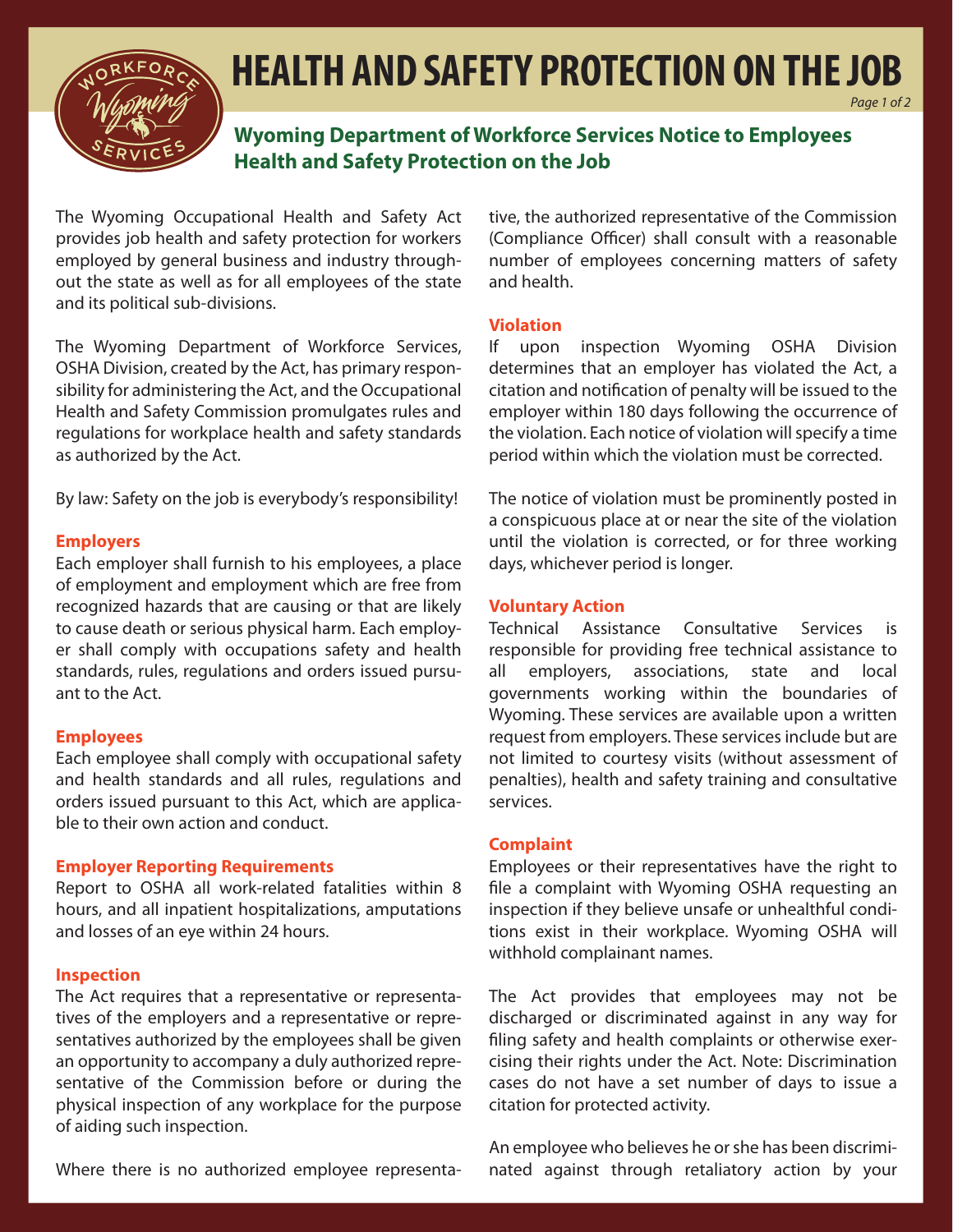



employer may file a complaint with Wyoming OSHA Division, Cheyenne, Wyoming 82002 and/or the Regional Office of OSHA, U.S. Department of Labor, at the Address listed below this notice within 30 days of the alleged discrimination.

#### **Penalty**

The Act provides for mandatory penalties for serious and repeat serious violations and for optional penalties for each non-serious or regulatory violation(s). Penalties can also be required for each day during which an employer fails to correct a violation beyond the period set for correction in the notice of violation. In addition, any employer who willfully and knowingly violates the Act, can be assessed penalties for each willful violation. Penalty amounts can be obtained by contacting Wyoming OSHA at (307) 777-7786 or from checking rules.wyo.gov/Search.aspx?mode=1.

Additional penalties are also provided for in the Act: any willful violation resulting in death of an employee, upon conviction of an employer, is punishable by a fine of not more a \$10,000 or by imprisonment for not more than six (6) months, or by both. Conviction of an employer after a first conviction doubles these maximum penalties.

#### **All Workers have the right to...**

- A safe workplace.
- Raise a safety or health concern with your employer or OSHA, or report a work-related injury or illness, without being retaliated against.
- Receive information and training on job hazards, including all hazardous substances in your workplace.
- Request an OSHA inspection of your workplace if you believe there are unsafe or unhealthy conditions. OSHA will keep your name confidential. You have the right to have a representative contact OSHA on your behalf.
- Participate (or have your representative participate) in an OSHA inpection and speak in private to the inspector.
- File a complaint with OSHA within 30 days (by phone, online or by mail) if you have been retaliat-

ed against for using your rights.

• See any OSHA citations issued to your employer.

*Page 2 of 2*

• Request copies of your medical records, tests that measure hazards in the workplace, and the workplace injury and illness log.

#### **Employers must...**

- Provide employees a workplace free from recognized hazards. It is illegal to retaliate against an employee for using any of their rights under the law, including raising a health and safety concern with you or with OSHA, or reporting a work-related injury or illness.
- Comply with all applicable OSHA standards.
- Provide require training to all workers in a language and vocabulary they can understand.
- Prominently display this poster in the workplace.
- Post OSHA citations at or near the place of the alleged violations for a minimum of 3 days or until all the citations are abated.

Note: Additional information may be obtained from... Wyoming OSHA Cheyenne, Wyoming 82002 (307) 777-7786 | wyomingworkforce.org

#### **THIS NOTICE SHALL BE CONSPICUOUSLY POSTED IN EACH PLACE OF EMPLOYMENT IN THE STATE OF WYOMING AS REQUIRED BY THE RULES OF PRAC-TICE AND PROCEDURE**.

Under a place approved by the U.S. Department of Labor, Occupational Safety and Health Administration (OSHA), the State of Wyoming is providing job safety and health protection for workers throughout the state. OSHA will monitor the operation of this plan to assure that continued approval is merited. Any person may make a complaint regarding the state administration of this place directly to the Regional Office of OSHA, U.S. Department of Labor, Occupational Safety and Health Administration, 1999 Broadway #1690, Denver, CO 80202-5716, Phone: (303) 844-1600.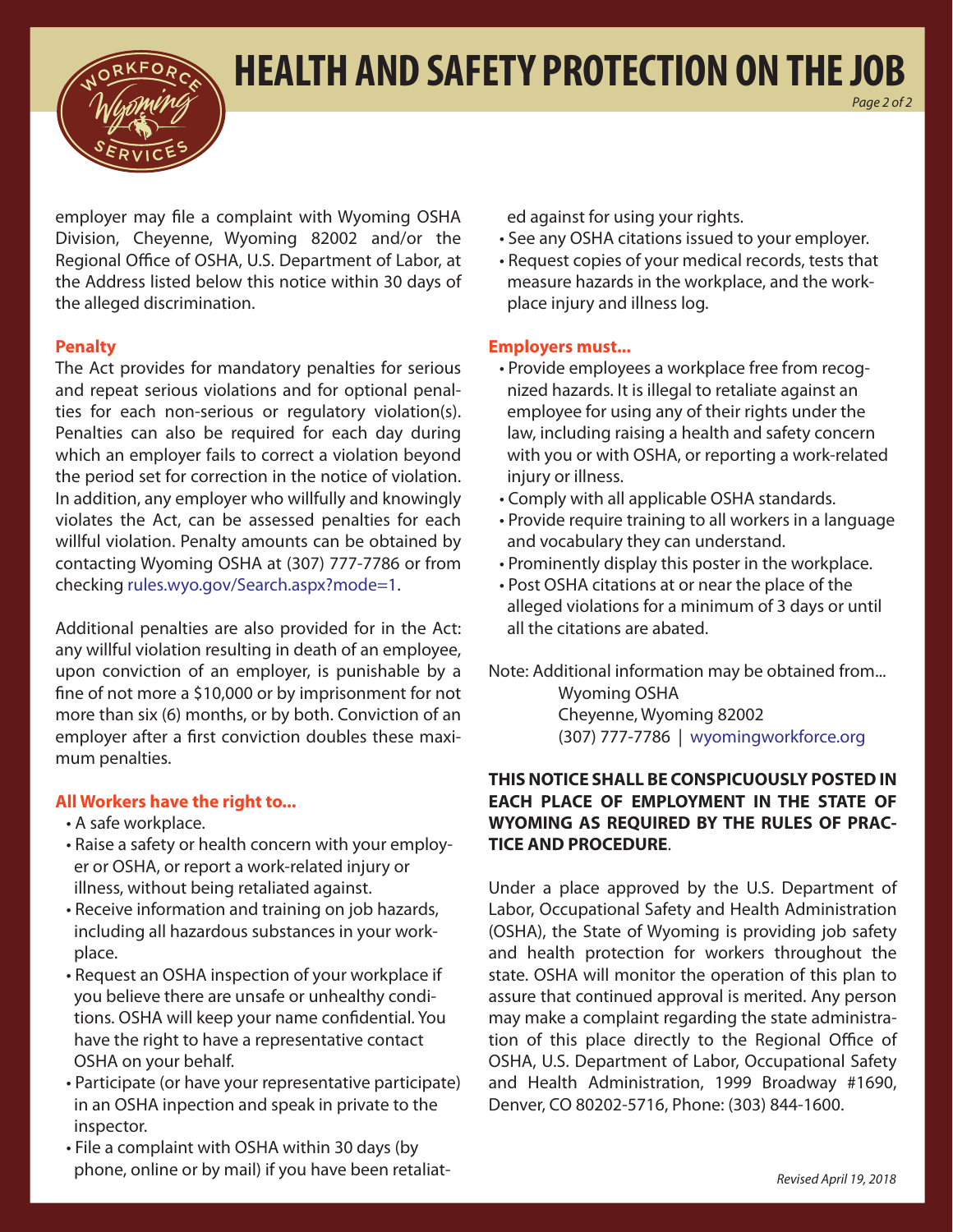**WYOMING STATE MINIMUM WAGE**





A training wage of \$4.25 per hour is allowed for employees under age 20 during the first 90 days of employment.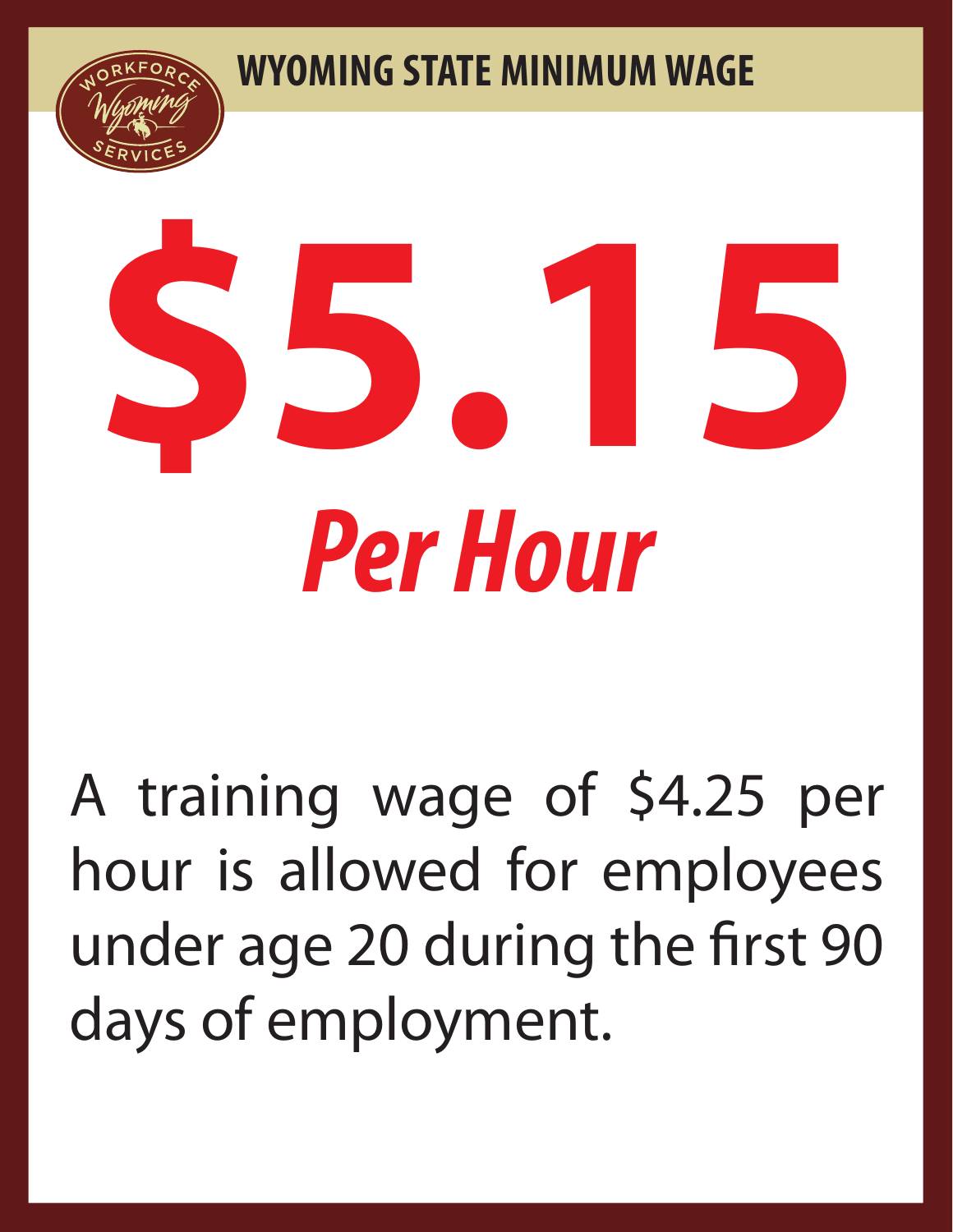

Claims may be filed by unemployed workers by telephone or by the Internet. Unemployment insurance taxes are paid by employers.

# **You are insured under the law**

**Department of Workforce Services Unemployment Insurance Division** PO Box 2760 Casper, WY 82602

## **Wyoming Claims Center**

In-State (307) 473-3789; Out-of-State (866) 729-7799

**Internet Claims** wyomingworkforce.org

## **Unemployment Insurance Information**

wyomingworkforce.org

### **Wyoming@Work**

(find a job in Wyoming) wyomingatwork.com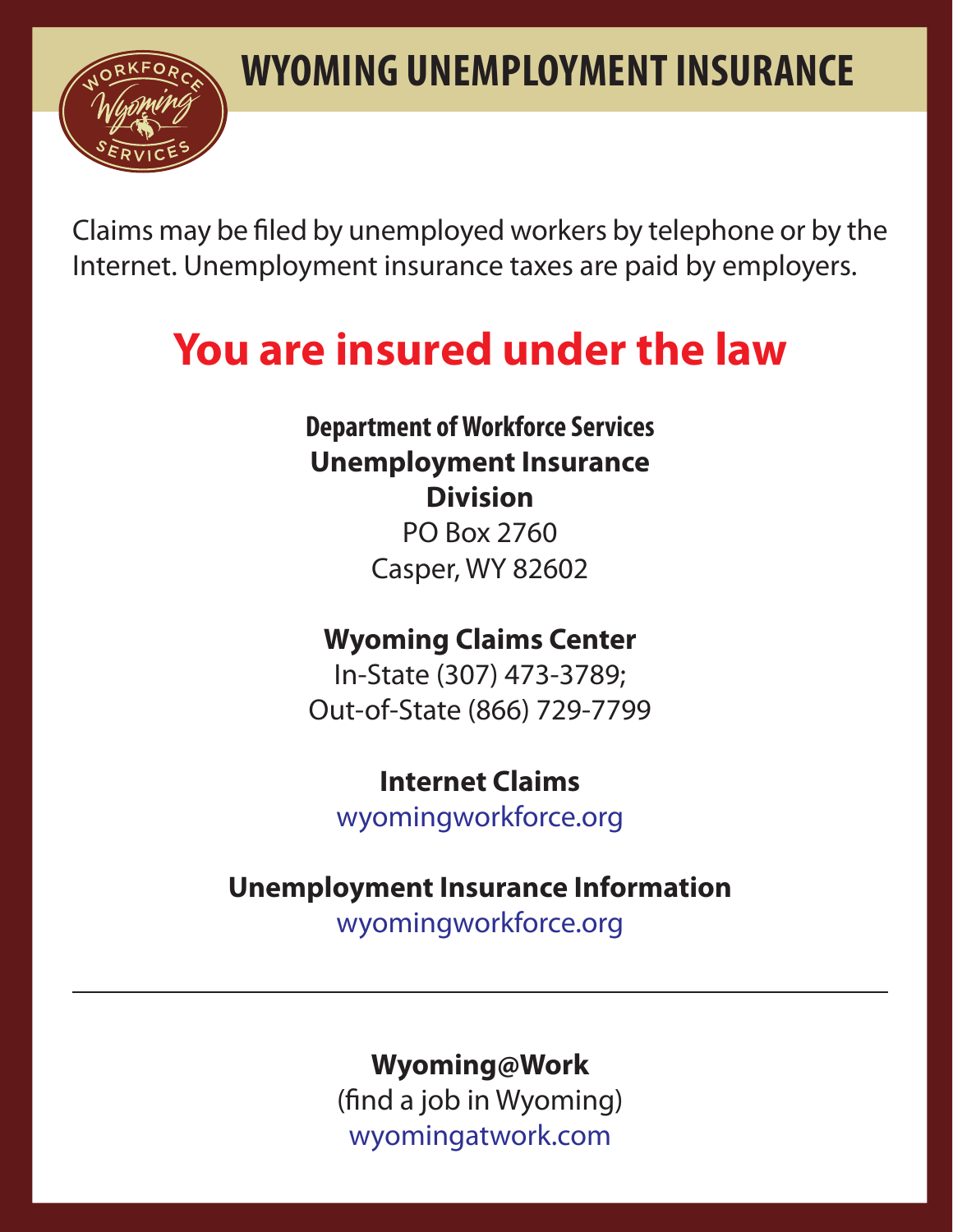

# **Attention Employees**

# **YOUR RIGHTS ARE PROTECTED!**

The State of Wyoming requires labor law to be displayed in a conspicuous location accessible to all employees.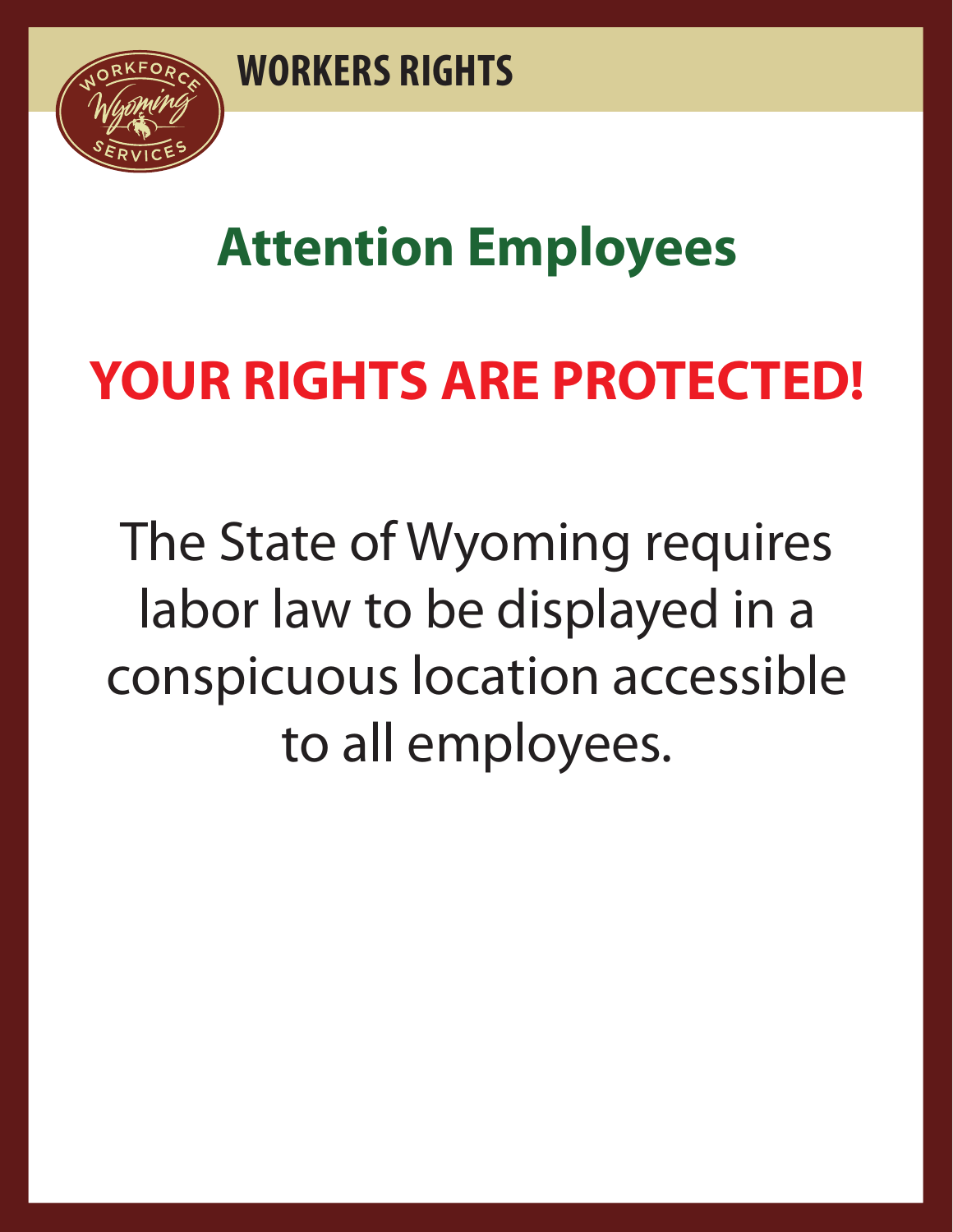

This information must be posted at all times and available for your review. If you have any questions about these posting, please call the Wyoming Department of Workforce Services at (307) 777-8650 or 877-WORK-WYO.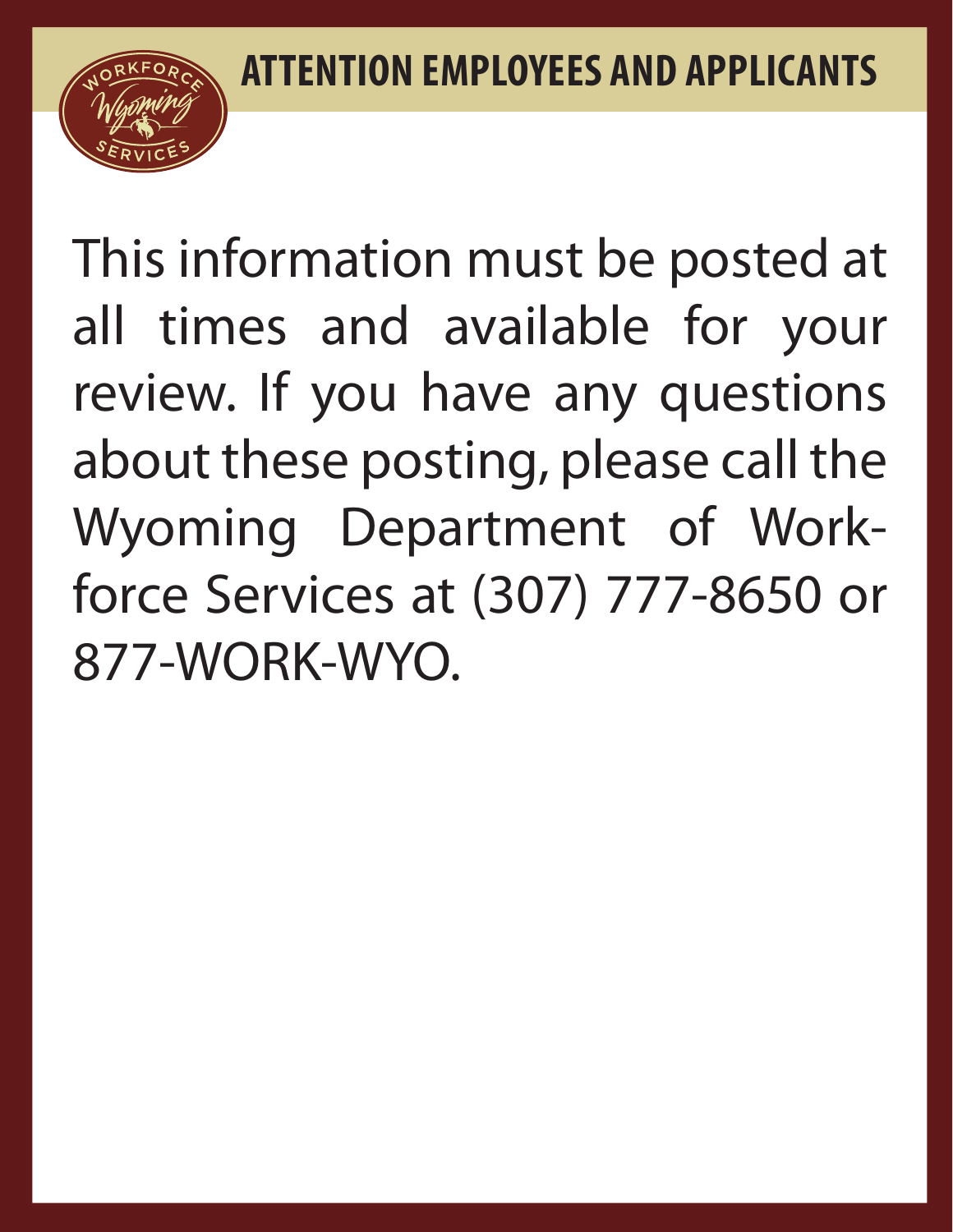## **WYOMING WORKERS' COMPENSATION ACT**



Your employer may have qualified with the Workers' Compensation Division for the coverage of injuries arising out of and in the course of employment. While at work in or about the premises occupied, used or controlled by the employer. This coverage is for extra hazardous industries and occupations only if the employer has elected to cover non-extra hazardous.

## **In the event of a work-related injury**

- 1. Notify your employer how and when you were injured within 72 hours of the incident.
- 2. Submit a written report of your injury to Wyoming Workers' Compensation within 10 days of the incident. You must complete and sign the "Wyoming Report of Injury" form. If your employer does not have any forms, call (307) 777-7441, or contact your nearest Workforce Center, for information on how or where to obtain an injury report form.
- 3. Submit the form to a local Workers' Compensation office or representative, or mail it to:

Wyoming Workers' Compensation PO Box 20207 Cheyenne, WY 82002

The filing of an injury report is not a claim for lost wages or any other Workers' Compensation benefit. You must apply for benefits. To obtain the appropriate application form, contact Workers' Compensation. For more detailed information or assistance concerning benefits and procedures, call the Wyoming Workers' Compensation Division at (307) 777-7441 or visit wyomingworkforce.org.